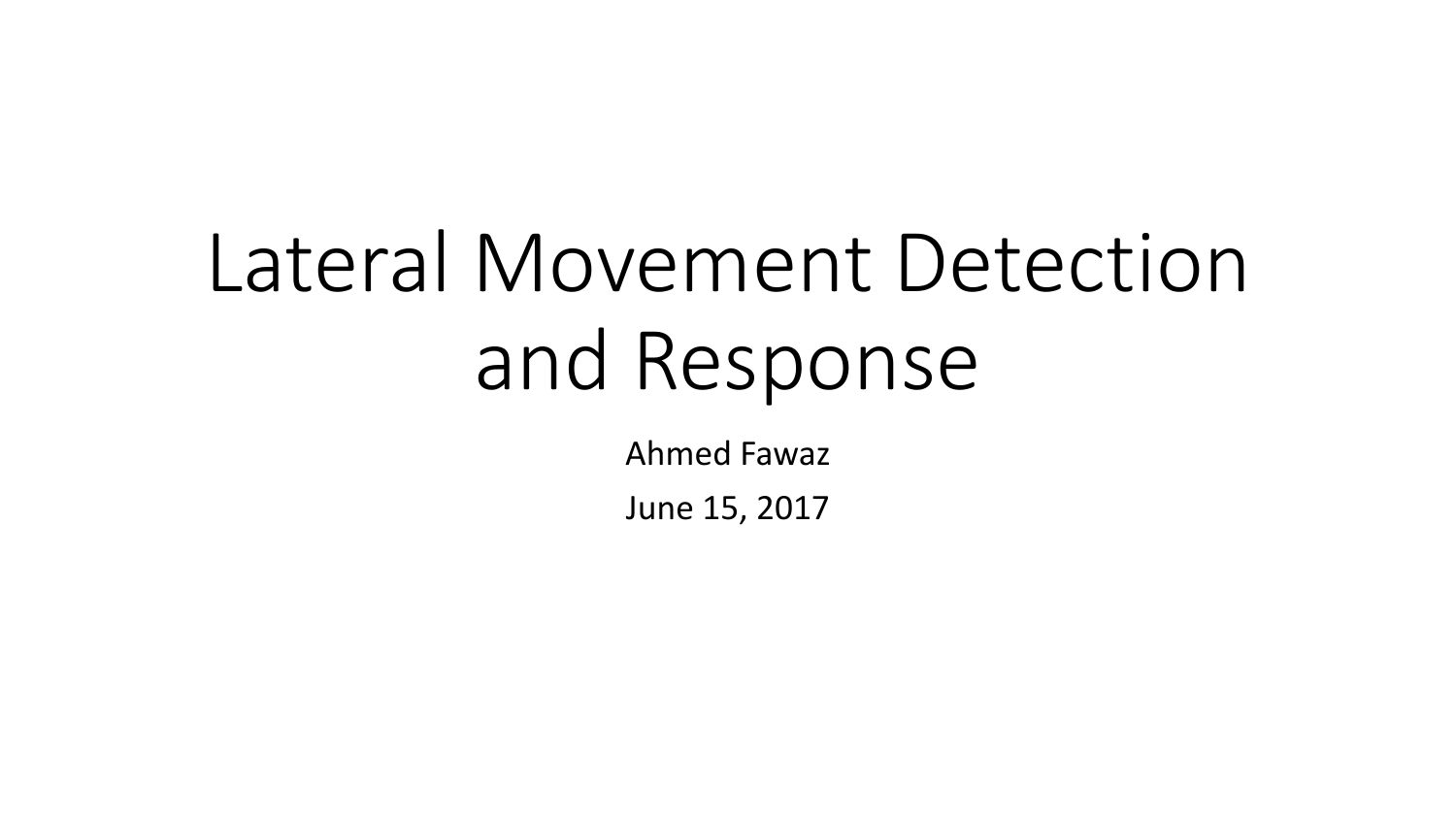#### Lateral Movement Detection

A critical step during APT to move from the entry point to target host

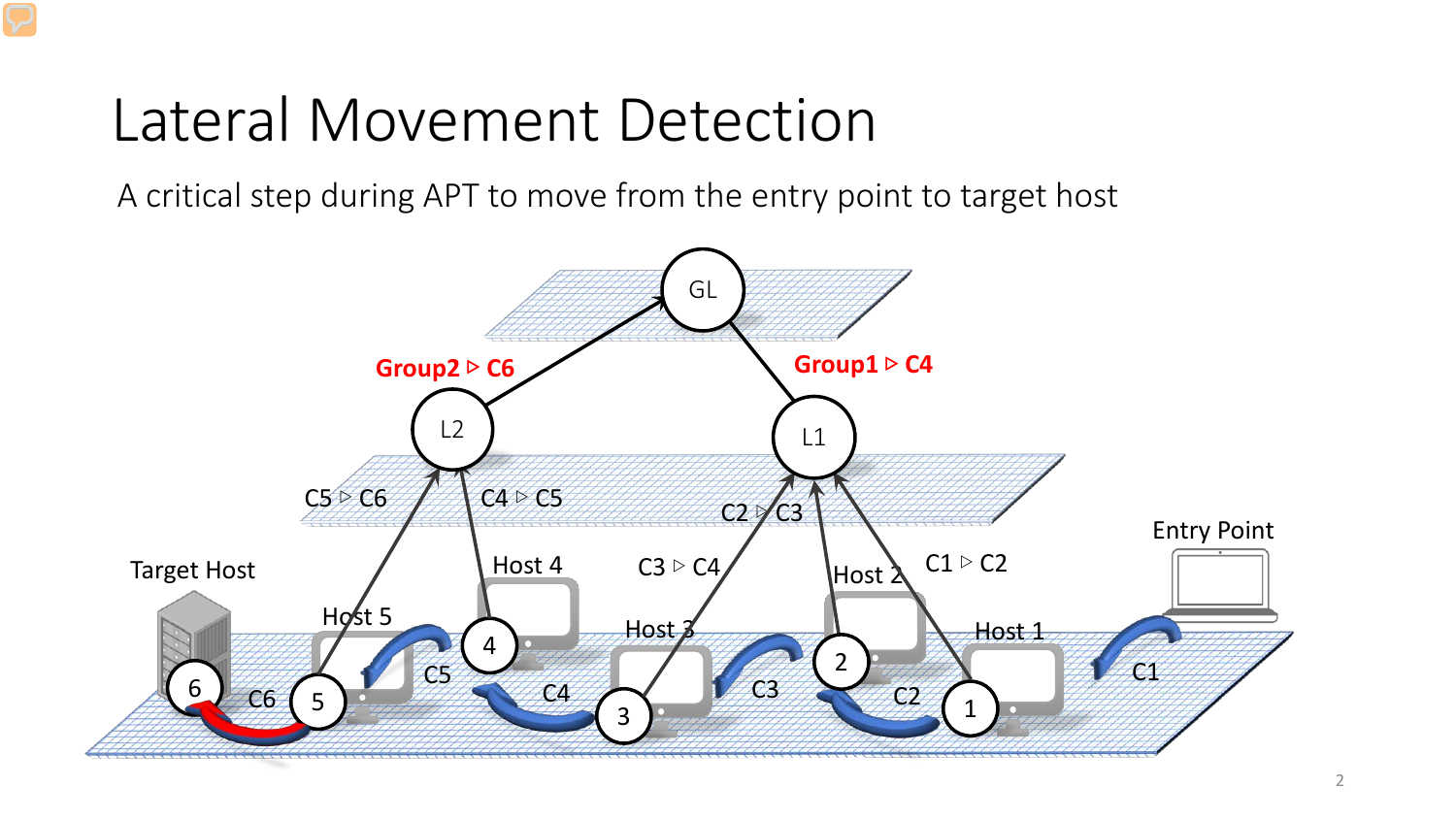### Response to Lateral Movement

- Achieve resiliency against lateral movement
- Resilience by stopping virus spread while maintaining acceptable service availability, as opposed to disconnecting the whole network

#### **Strategy:**

- 1. Learn attacker movement
- 2. Respond by limiting connectivity to stop spread
- 3. Recover the system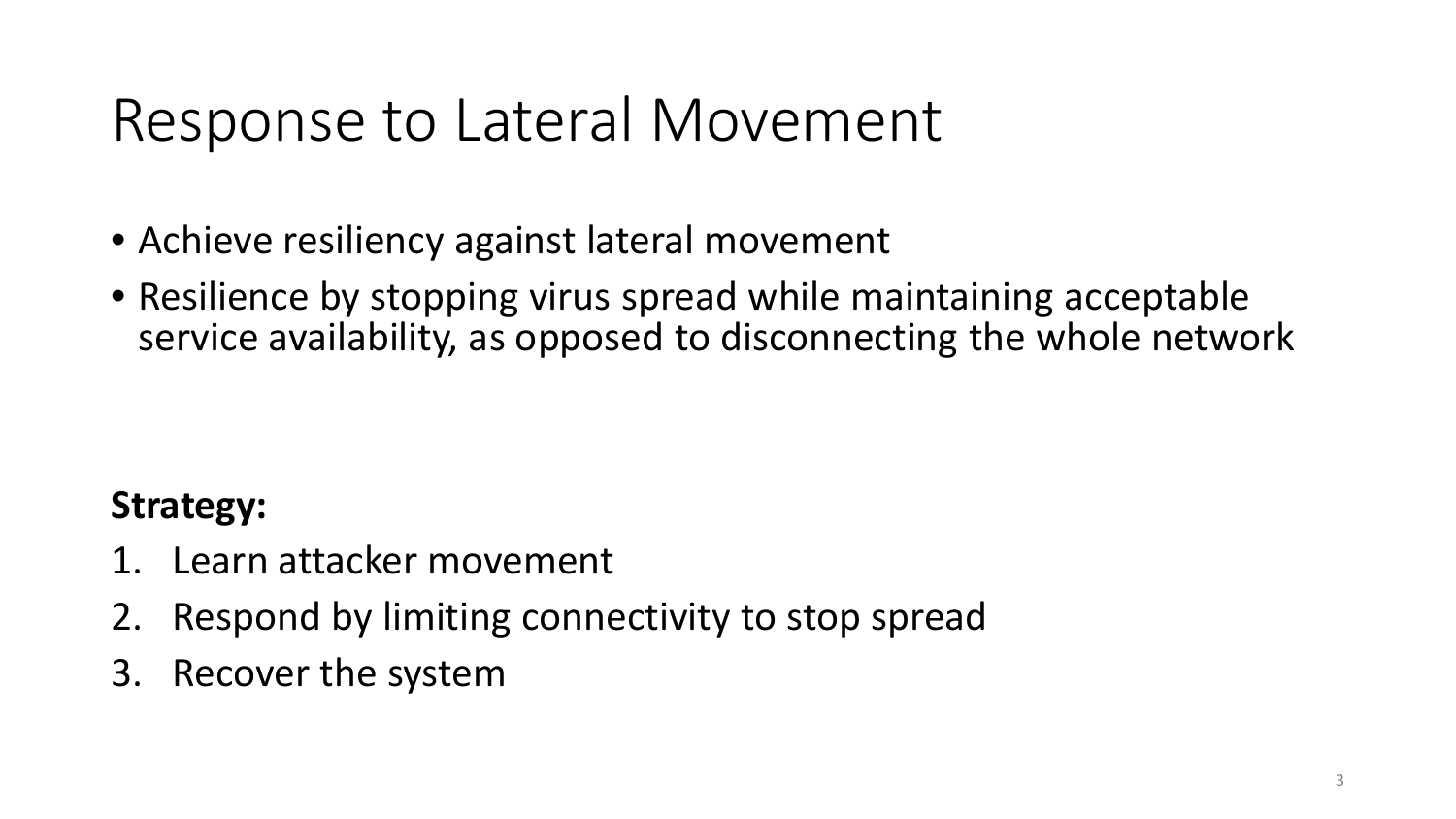#### Lateral Movement Model

- Susceptible-infected-susceptible (SIS) CTMC virus spread model
- A node can be in two states: {**Susceptible**, **Infected**}
- Nodes are not cured

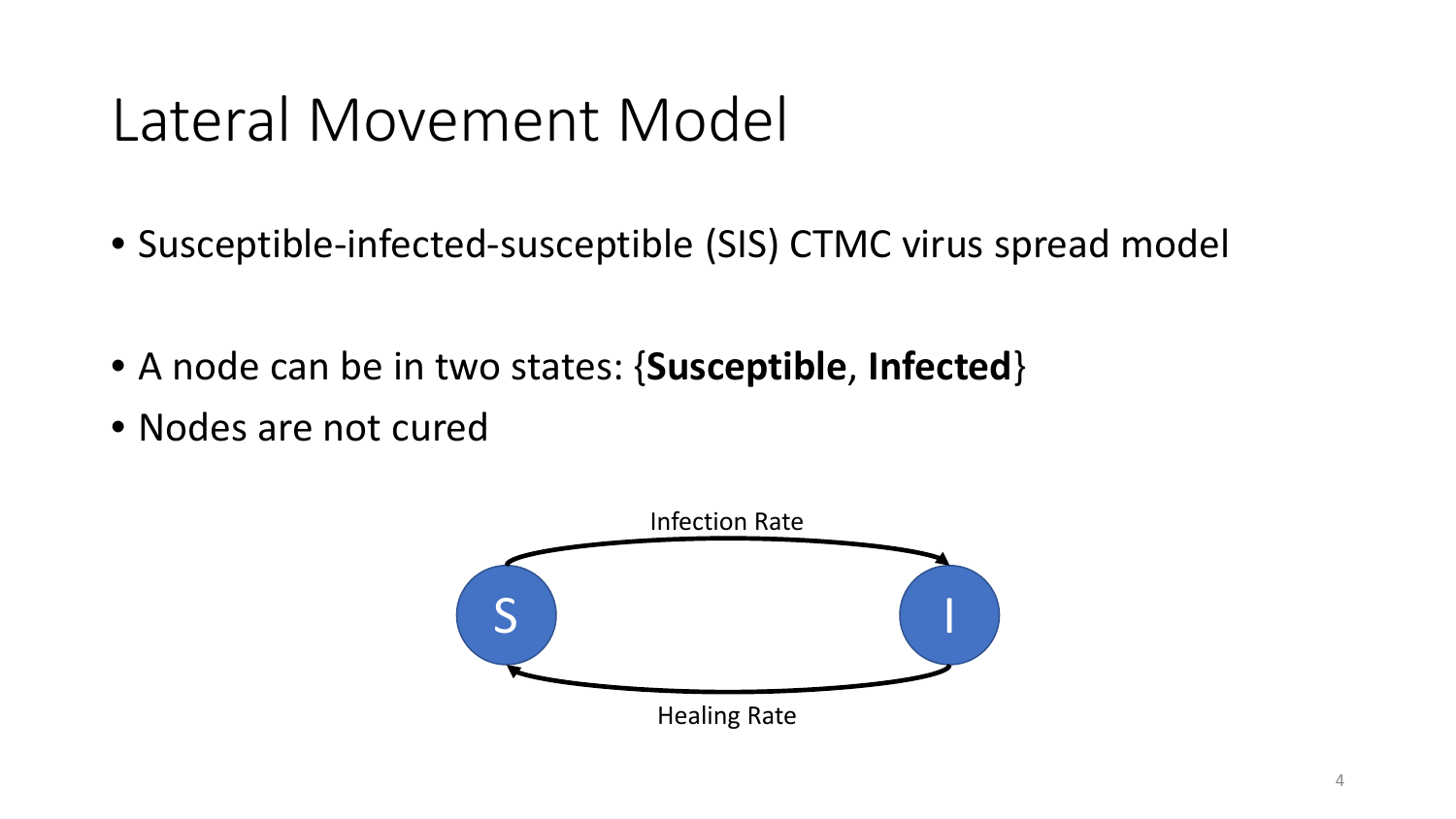

-Each node is healed independently with rate  $\delta_i$ .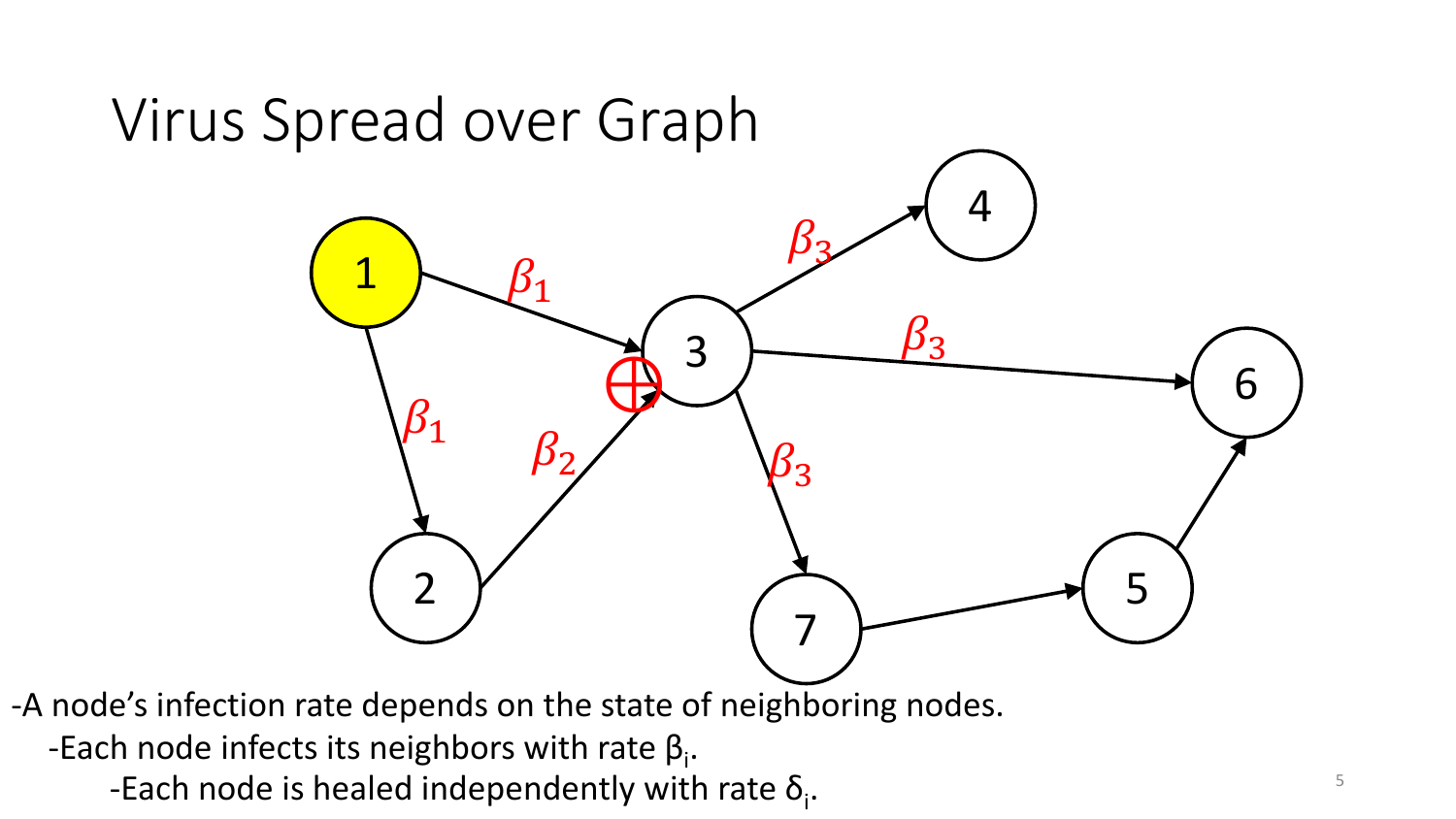#### Spread Dynamics

The total system dynamics as N-intertwined CTMCs:

 $\dot{p} = (AB - P(t)AB - D)p$ 

#### **Controllable parameters:**

- The connectivity graph **A**
- The healing rate **D** =  $diag(\delta_1, ..., \delta_n)$ **Unknown:**
- The infection rate **B** =  $diag(\beta_1, ..., \beta_n)$

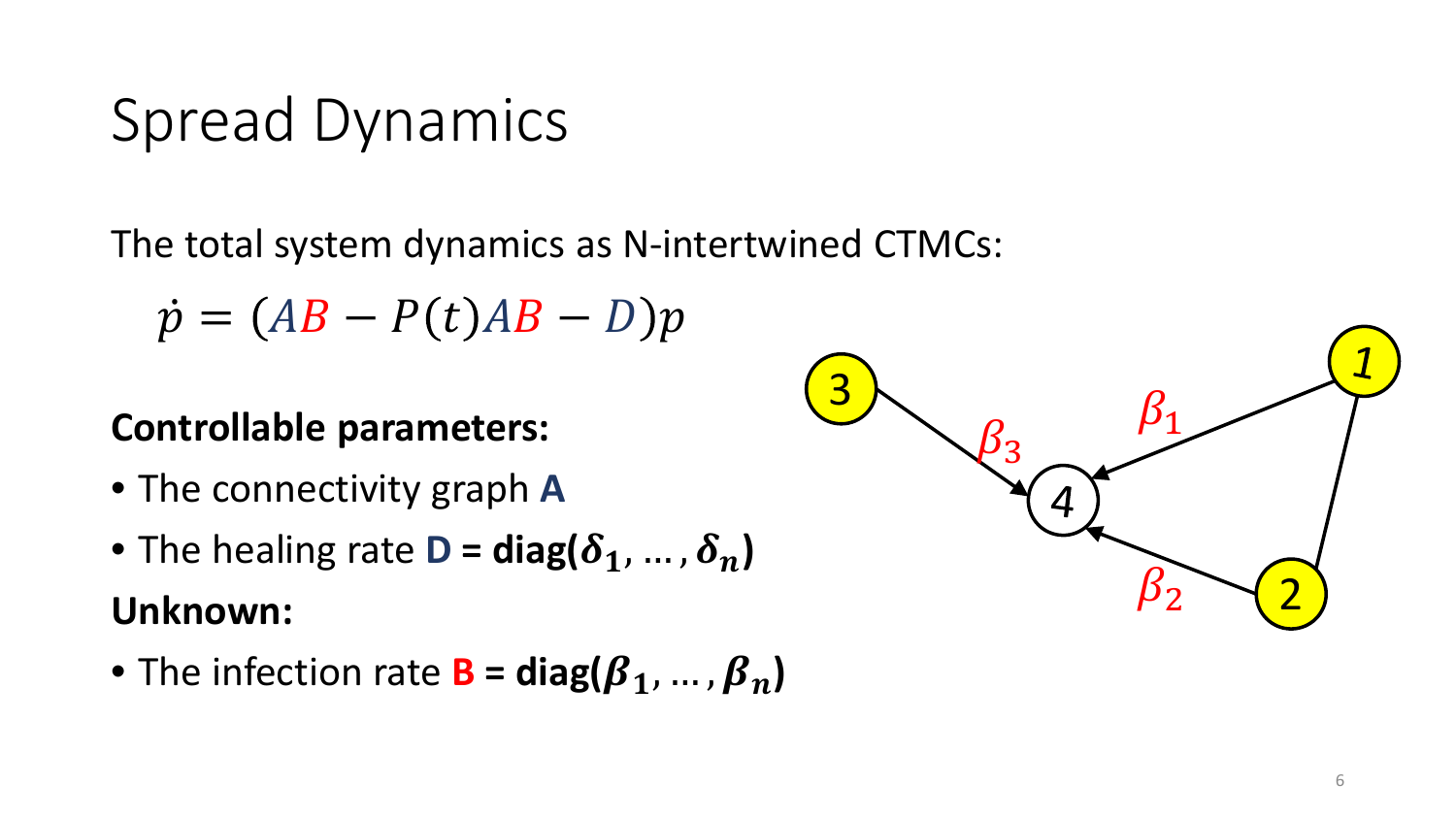### Response and Recovery Engine

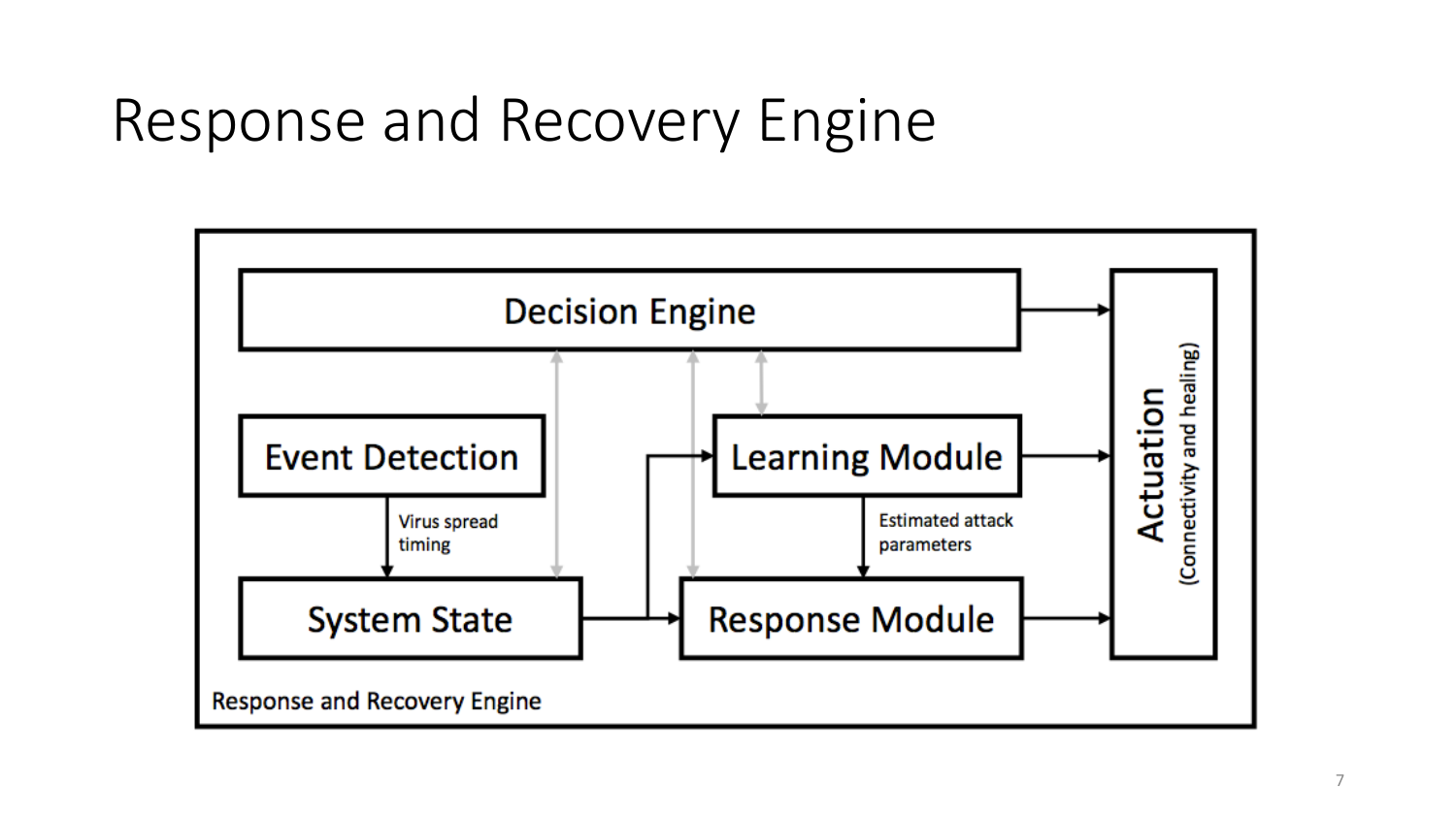#### RRE Decision Modes



**I**nitial: no infection

**L**earn: estimate attacker parameters

**C**ontainment: stop attacker spread

**R**ecovery: return system to secure state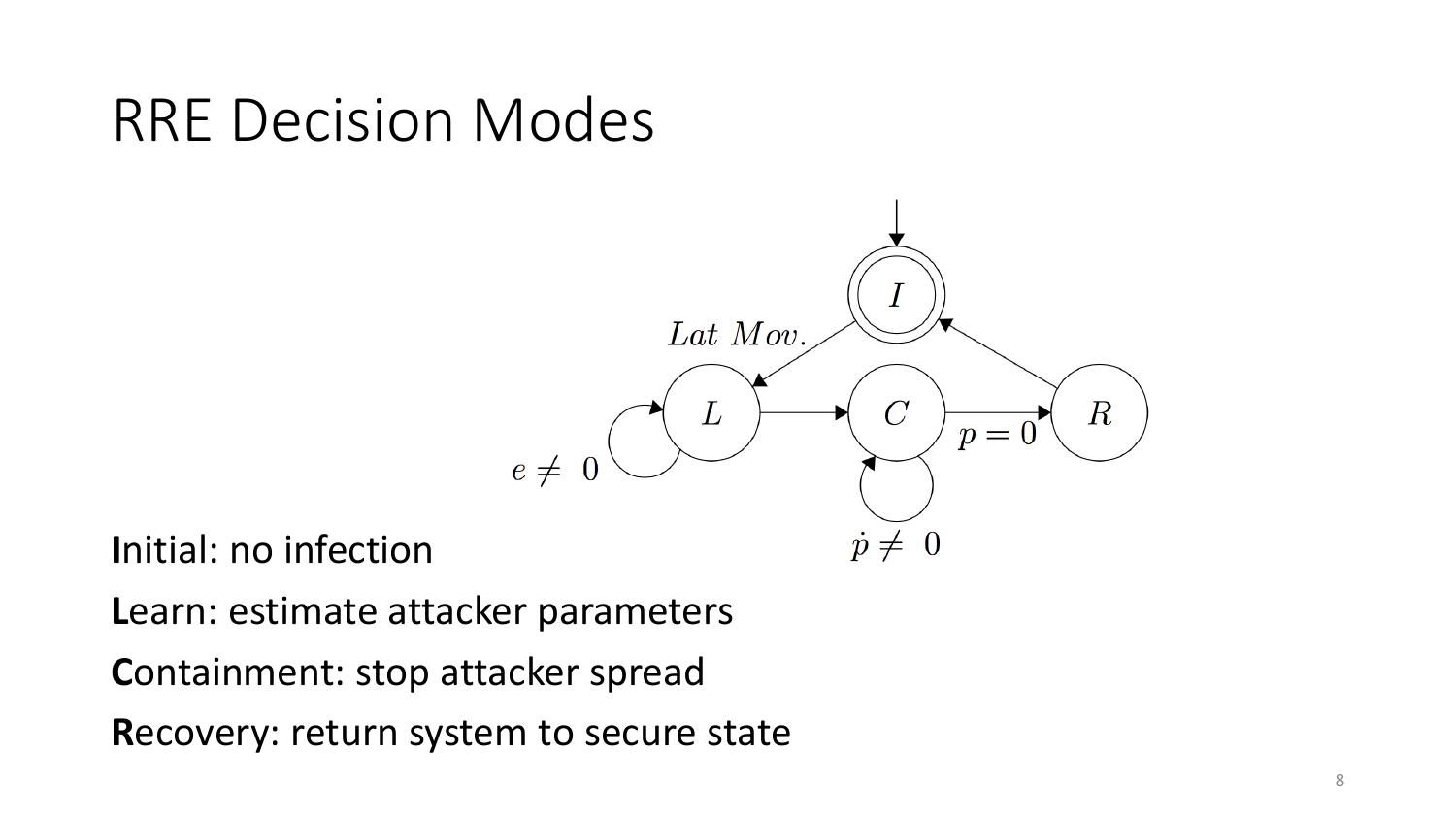#### Learning Phase

- Estimate the infection rate of each node when it's neighbors are infected.
- Measure the duration to infect a node using lateral movement chains  $S_i = (s_1, s_2, \ldots, s_m)$  where  $s_i = t - t_{\text{healed}}$
- Use the ML estimator:  $\lambda$

$$
\widehat{\varsigma}_i = \frac{m}{\sum_j s_i}
$$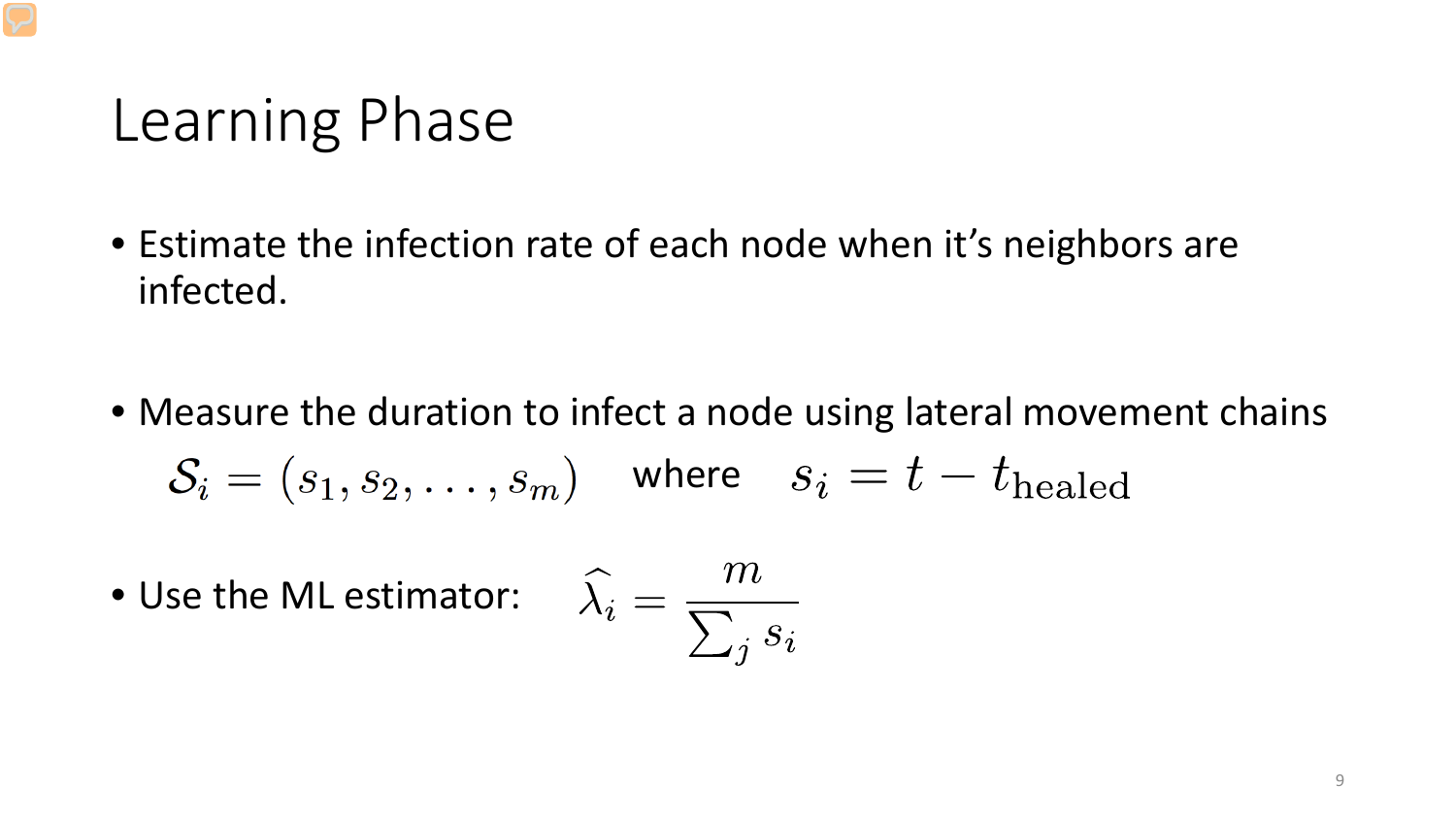### Learning Strategy

- Naïve approach: all nodes infected, heal one node at a time for sample collection
	- Slow learning
	- Highest availability
- Optimal approach: find independent sets as the minimal coloring of a graph
	- Finding coloring is NP-hard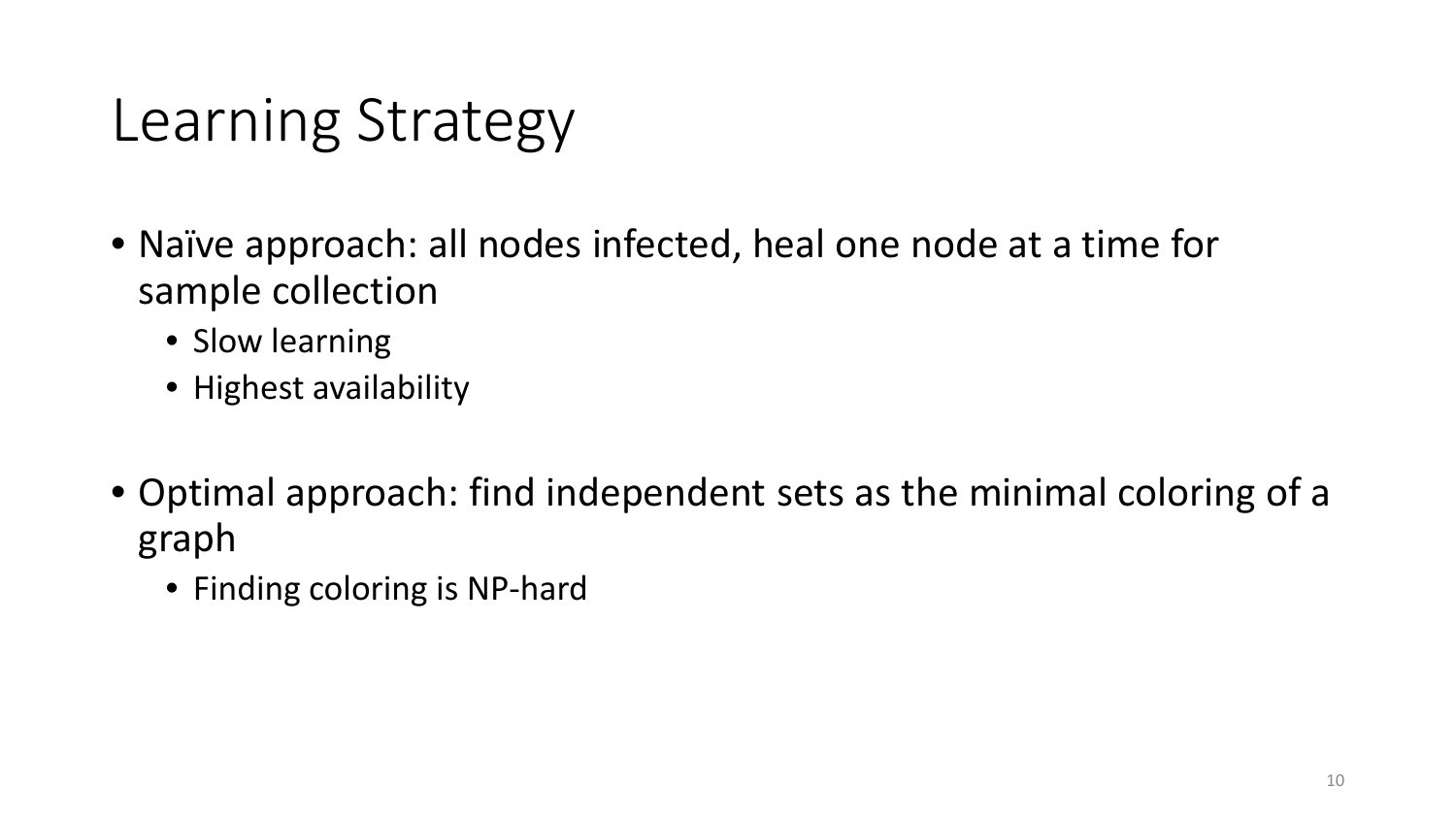## Dynamic Strategy

- Divide nodes to attack set and measure set.
- Attack set is fully connected.
- Measure set has limited connectivity to the attack set.
- Switch the roles after data is collected.

• Solve: 
$$
A\beta = \widehat{L}
$$

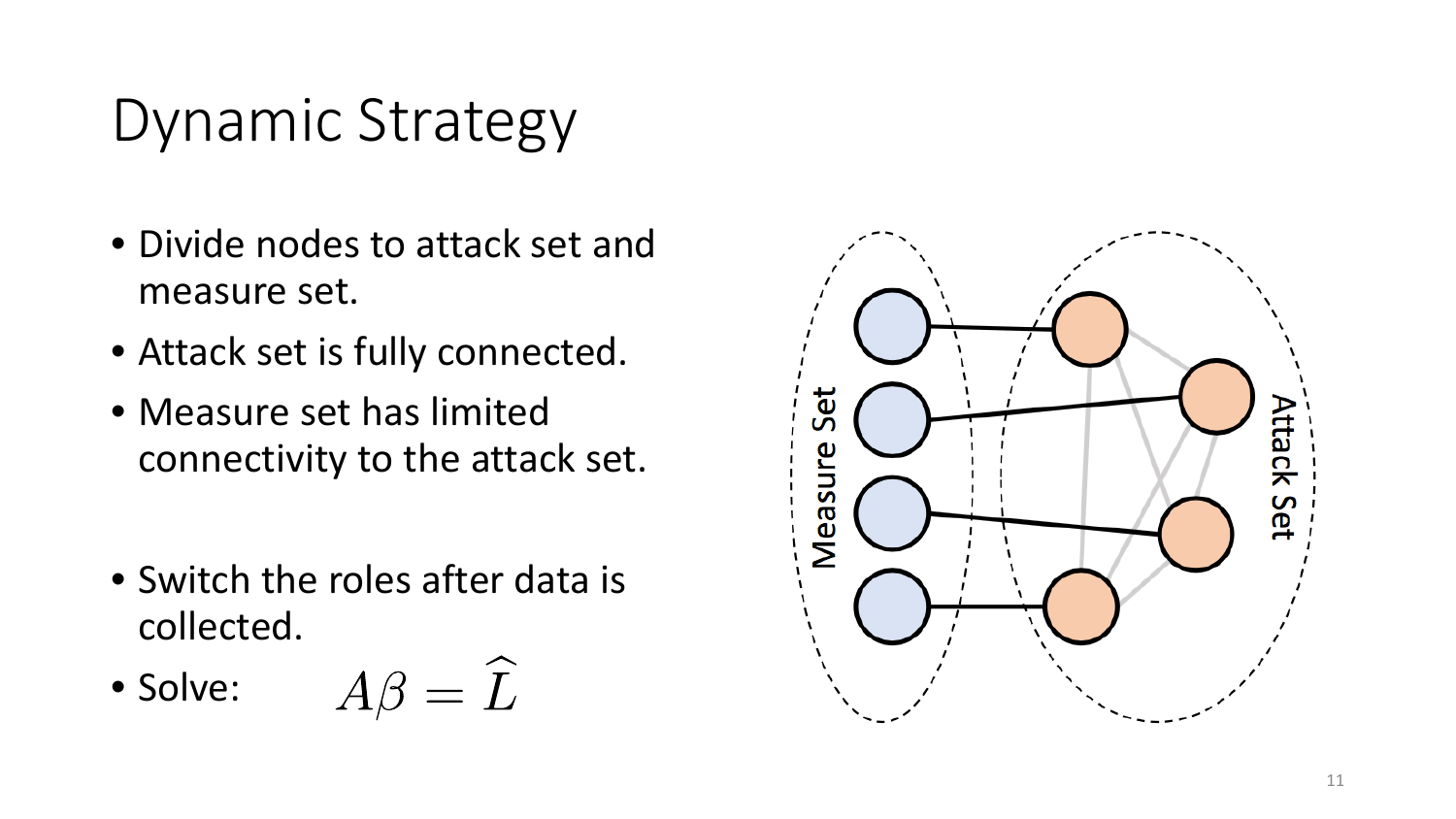#### Estimation Error



- Error decreases as more data is collected
- A sparse connectivity matrix performs better overall **12** 12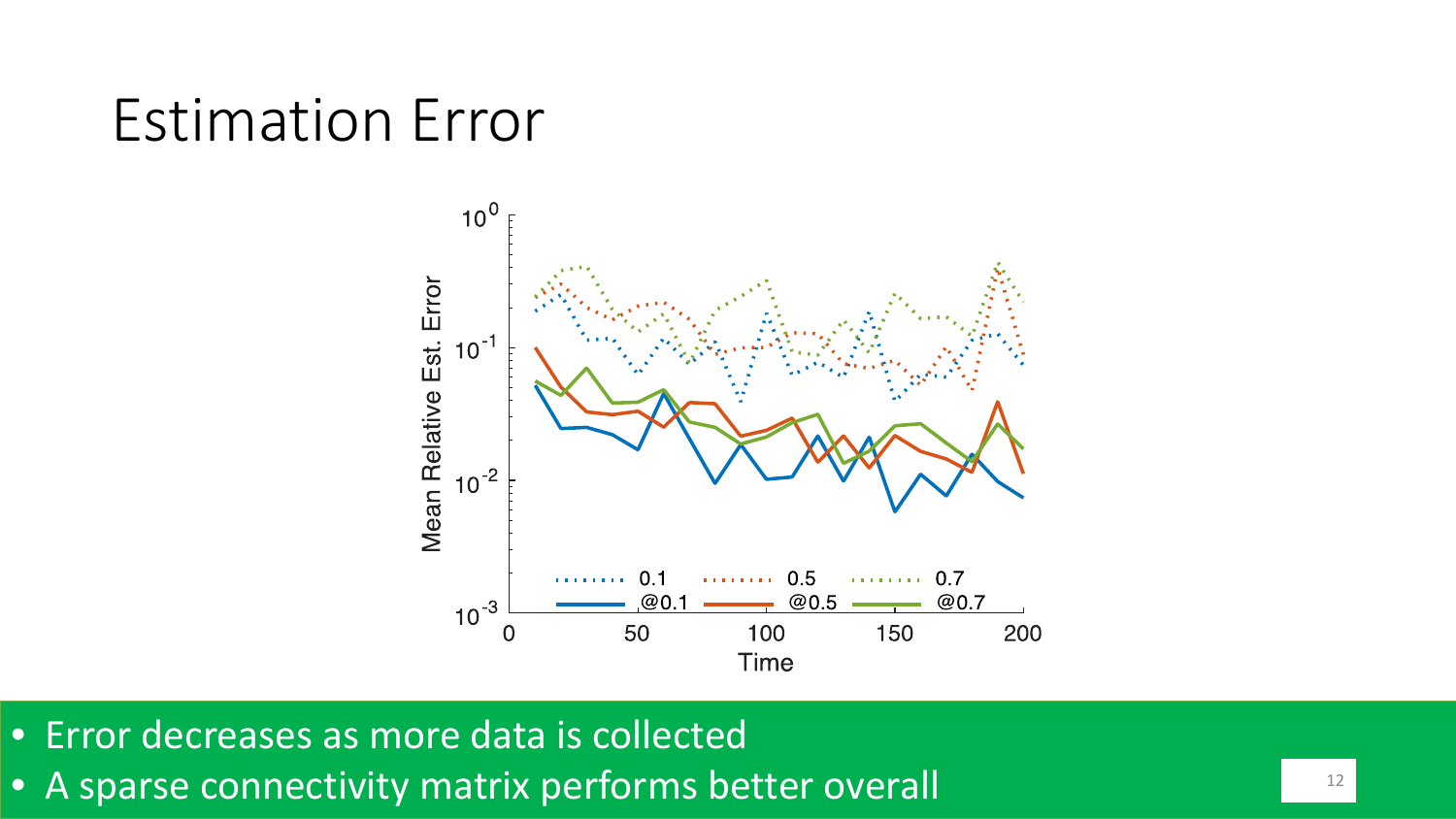#### Containment Phase

- After learning the parameters; we find the connectivity and healing rates to stop the spread
- **Goal:** achieve a globally asymptotic stable (GAS) disease-free equilibrium (DFE)
	- Starting from an initial state
	- Consequence:  $p \rightarrow 0$  with an exponential decay
- Pick *A*,*D* such that (AB-D) is Hurwitz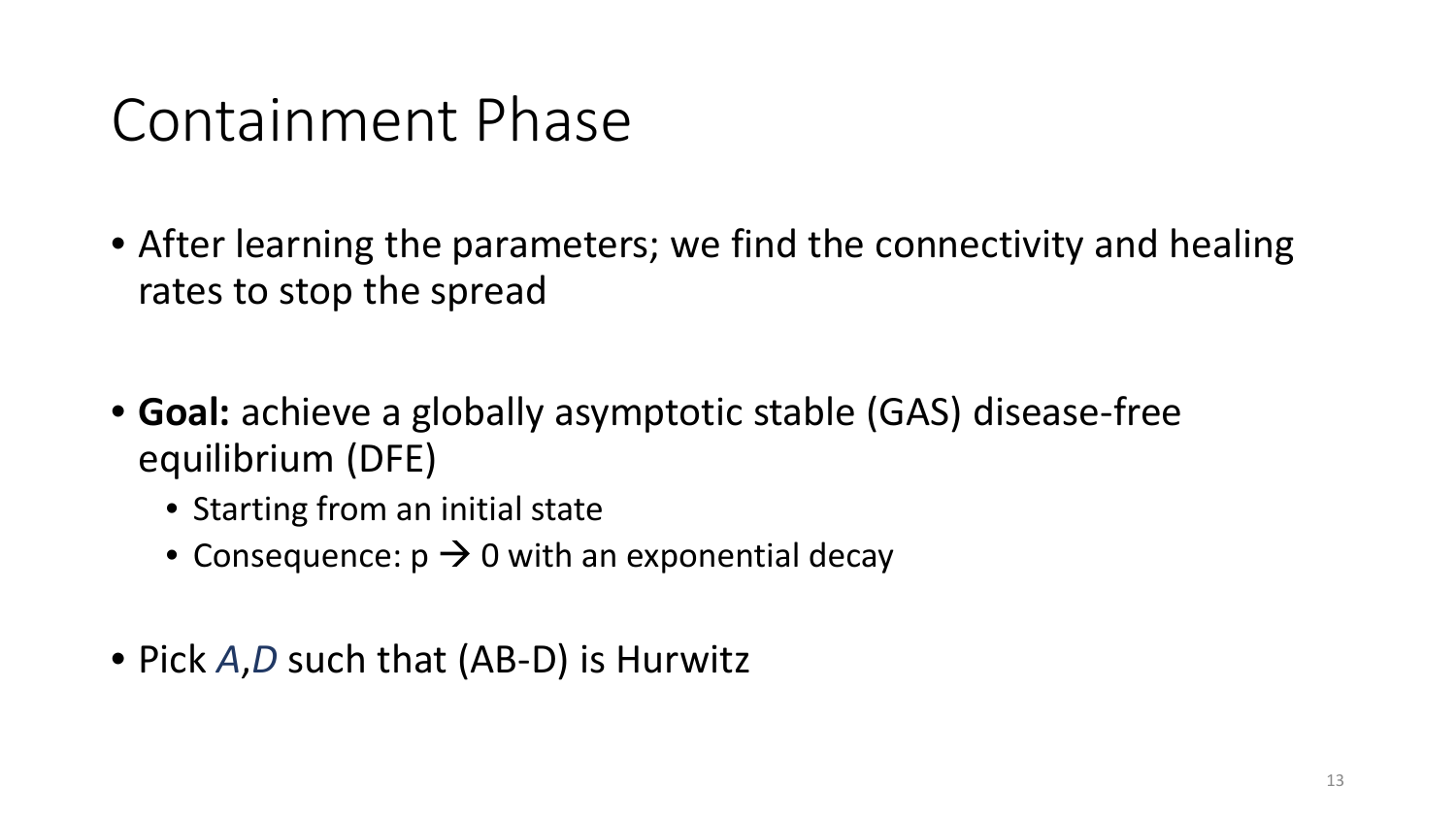## Resiliency during Containment

- Maximize availability such that *A* and *D* result in a stable DFE.
- Encoded as a Mixed-Integer Nonlinear Optimization Problem

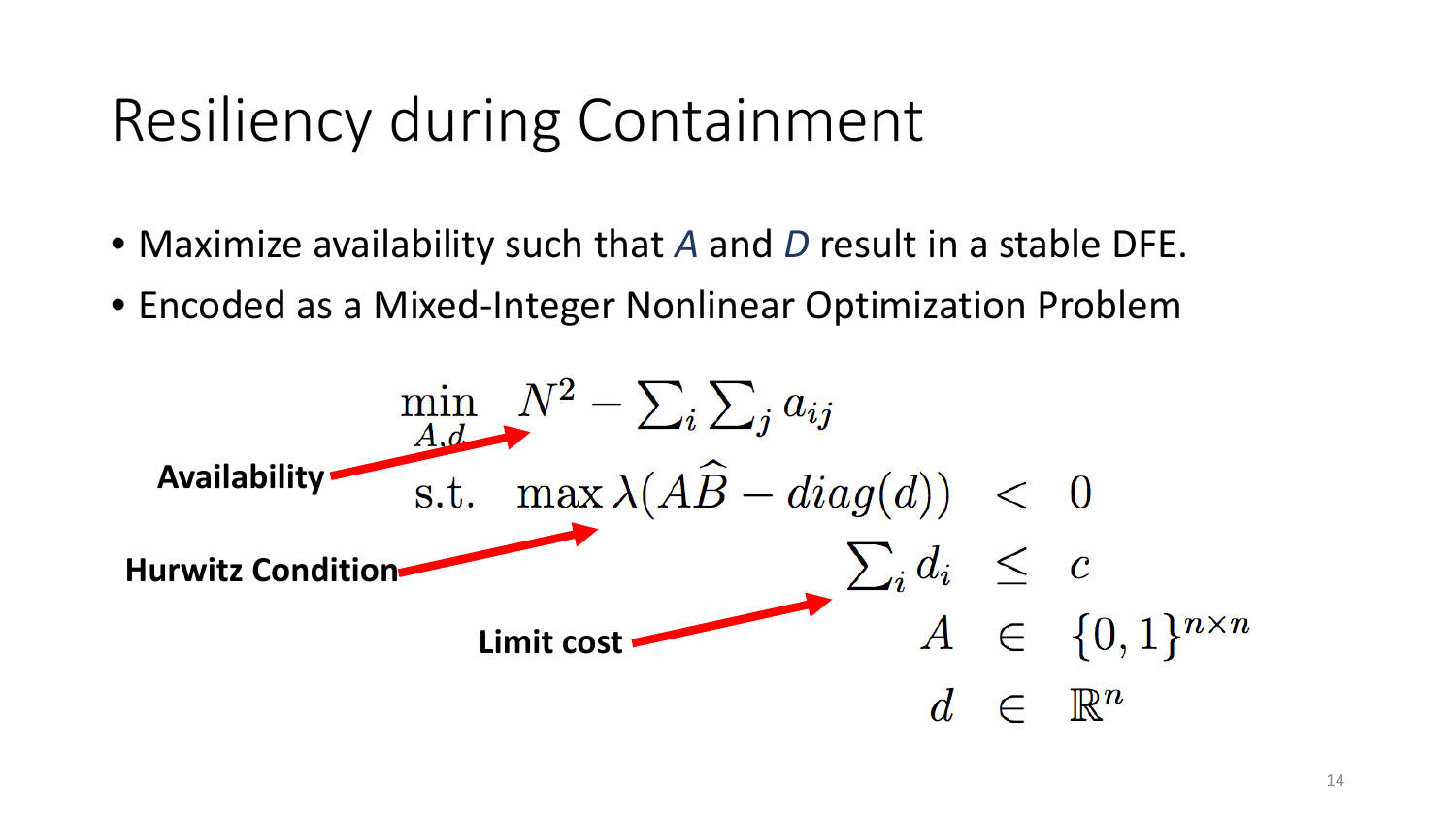#### Connectivity matrix



• The optimal solver cannot find matrices for N>500

• The greedy solver is faster but the solutions are suboptimal The state of the solutions are suboptimal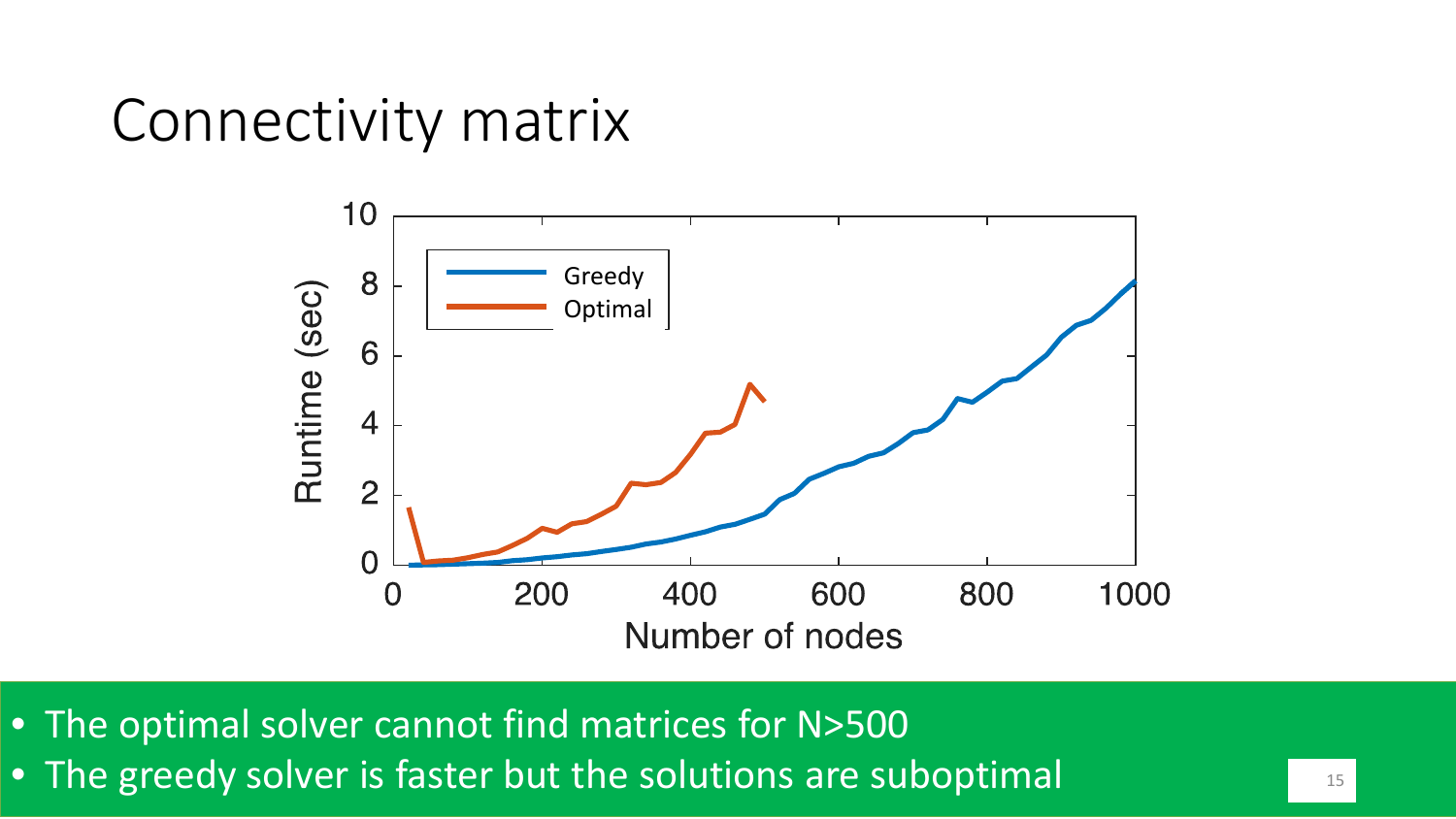#### Simulation of RRE



**Parameters**: N=5, topology changes, infection randomly selected for the experiment run, healing constant 16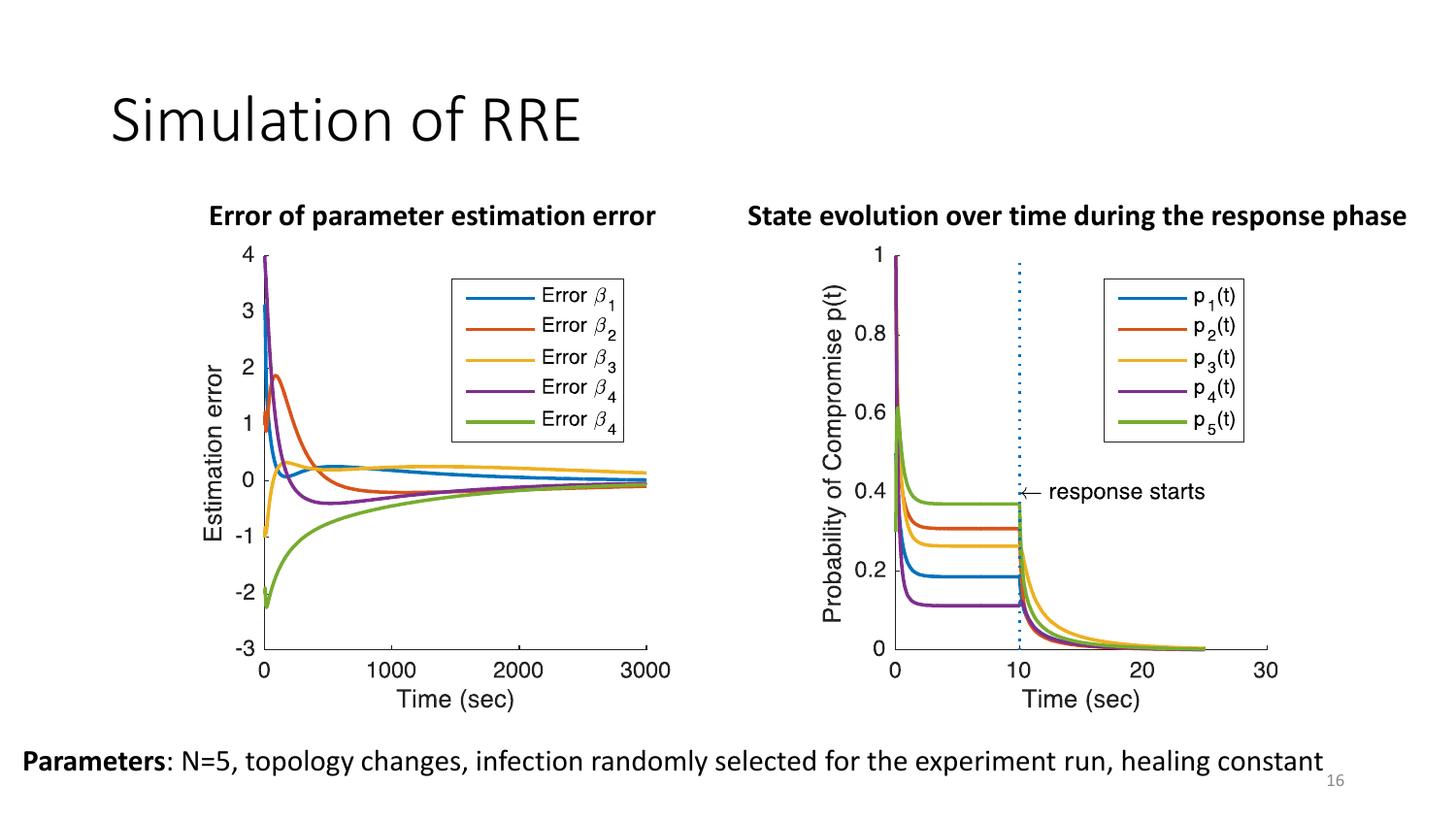#### Conclusion

- RRE achieves resilience by limiting connectivity during healing and learning
- Method is robust against estimation error and clock drifts
- Containment is theoretically fast